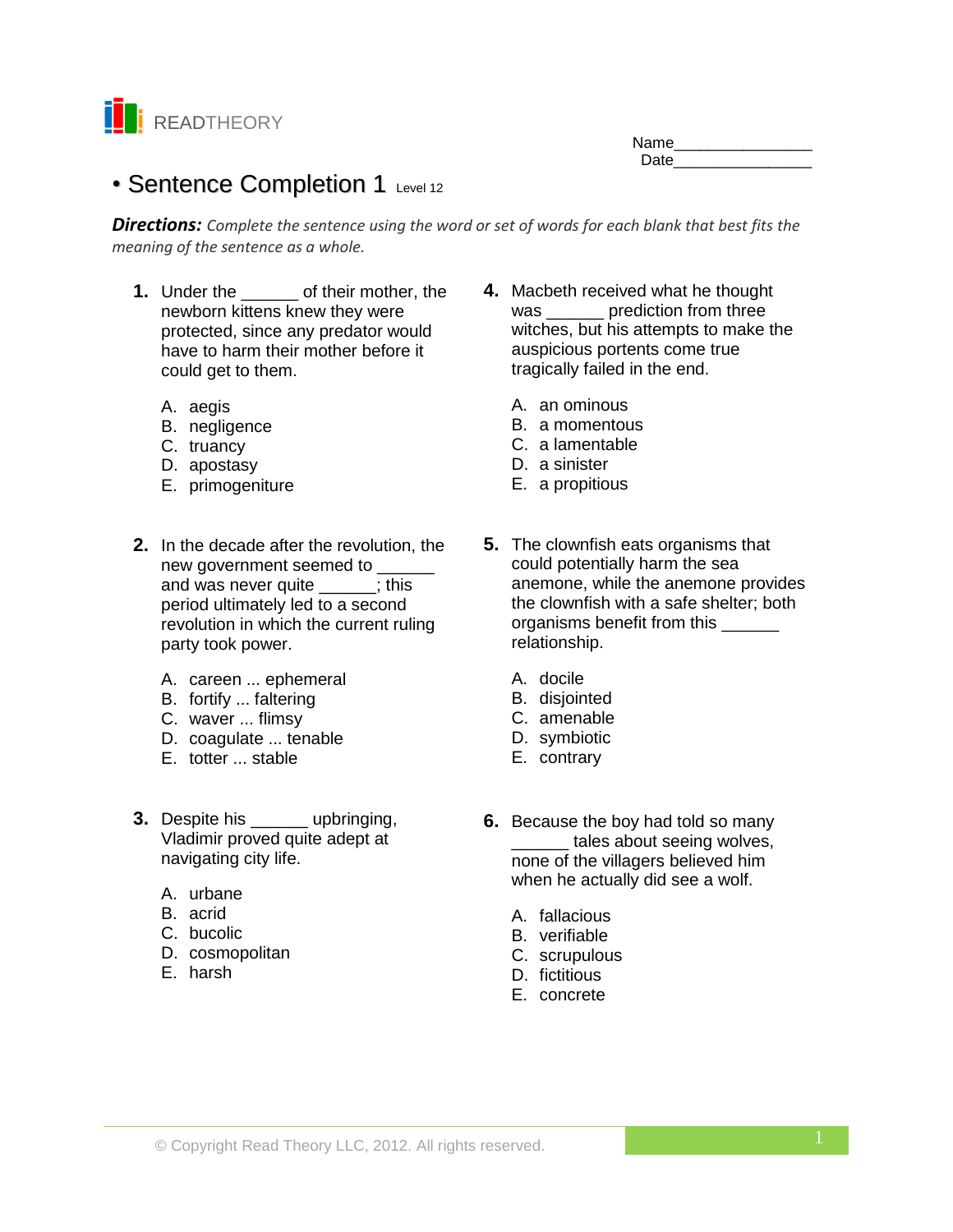# **Answers and Explanations**

### **1) A**

To figure out what the missing word is, try to predict its definition by using keywords from the prompt. Here, the keywords are in the phrase "any predator would have to harm their mother before it could get to them," a phrase that is used to explain why the kittens felt protected. The missing word is also part of a phrase that explains why the kittens felt protected, so it must have similar meaning. Thus, the missing word must be one that implies the mother is protecting her young. Because *aegis* is protection or support, choice **(A)** is correct.

**(B)** is incorrect because *negligence* is the act of not caring for something or someone properly. As such, this word has the opposite meaning of the missing word, since the missing word should imply that the kittens were protected by the mother.

**(C)** is incorrect because *truancy* is the act of shirking or neglecting one's duties. As such, this word has the opposite meaning of the missing word, since the missing word should imply that the kittens were protected by the mother.

**(D)** is incorrect because *apostasy* is a departure of one's principles or religious beliefs. Cats don't have principles or beliefs, so they cannot engage in apostasy.

**(E)** is incorrect because *primogeniture* is the inheritance of wealth by the eldest child in a family. The prompt does not imply that the mother cat only helps her oldest kitten; she helps and protects all her kittens. Furthermore, cats do not pass on wealth from generation to generation as humans do.

# **2) E**

To figure out what the missing words are, try to predict their definitions by using keywords from the prompt. Here, the only keywords are those between the missing words, the phrase "and was never quite." This phrase sets up the two missing words as opposites of each other. For more specific clues to help predict the meaning of these words, the prompt provides evidence that this government did not last, leading "to a second revolution." Therefore, the missing words must relate to a lack of stability or permanence of the government. The first word must mean impermanent, while the second must permanence. *Totter* means to sway as if about to fall, while *stable* means steady and constant. Together, these words suggest that the government seemed to sway and was never quite steady, leading to a second revolution. This makes logical sense, so choice **(E)** is correct.

**(A)** is incorrect because only the first word works in context. *Careen* means to lean or sway. This could describe what the new government seemed to do. However, *ephemeral* means brief, which accurately describes the new government, but does not work after the modifier "never." If the government were *not* ephemeral, then it would have lasted longer than a decade before being overthrown.

**(B)** is incorrect because neither word works in context. *Fortify* means to make something stronger, while *faltering* means stumbling. These words would work in the opposite order but not in the given order.

**(C)** is incorrect because only the first word works in context. *Waver* means to sway or shift, which could describe what the "new government" did. However, *flimsy* means without strength or solidity, and the new government would not be described as "never flimsy."

**(D)** is incorrect because only the second word works in context. *Coagulate* means to harden, though the prompt implies that "the new government" never became strong. However, *tenable* means able to be held or defended, so this word correctly describes a characteristic that the "new government" never had.

# **3) C**

To figure out what the missing word is, try to predict its definition by using keywords from the prompt. Here, the keywords are found in the phrase "quite adept at navigating city life," which is used to describe Vladimir. The prompt implies that this ability is surprising, since the prompt hinges on the word "despite." This word sets up a contrasting relationship. Thus, the missing word must mean the opposite of city life, implying that Vladimir's upbringing was rural, not urban. Therefore, choice **(C)** is correct, since *bucolic* means idyllic or rural.

**(A)** is incorrect because *urbane* means suave or sophisticated. This word can be associated with city life, so it would not make sense to say Vladimir was "adept at navigating city life" "despite" such an upbringing.

**(B)** is incorrect because *acrid* means sharp or bitter. There is not enough evidence in the prompt to suggest that Vladimir had a rough or hard upbringing. The prompt merely suggests that he did not grow up in a city.

**(D)** is incorrect because *cosmopolitan* means worldly or not given to provincial tastes or prejudices. In other words, it would describe Vladimir's later life but not his upbringing.

**(E)** is incorrect because *harsh* means grimly unpleasant or severe. There is not enough evidence in the prompt to suggest that Vladimir had a rough or hard upbringing. The prompt merely suggests that he did not grow up in a city.

#### **4) E**